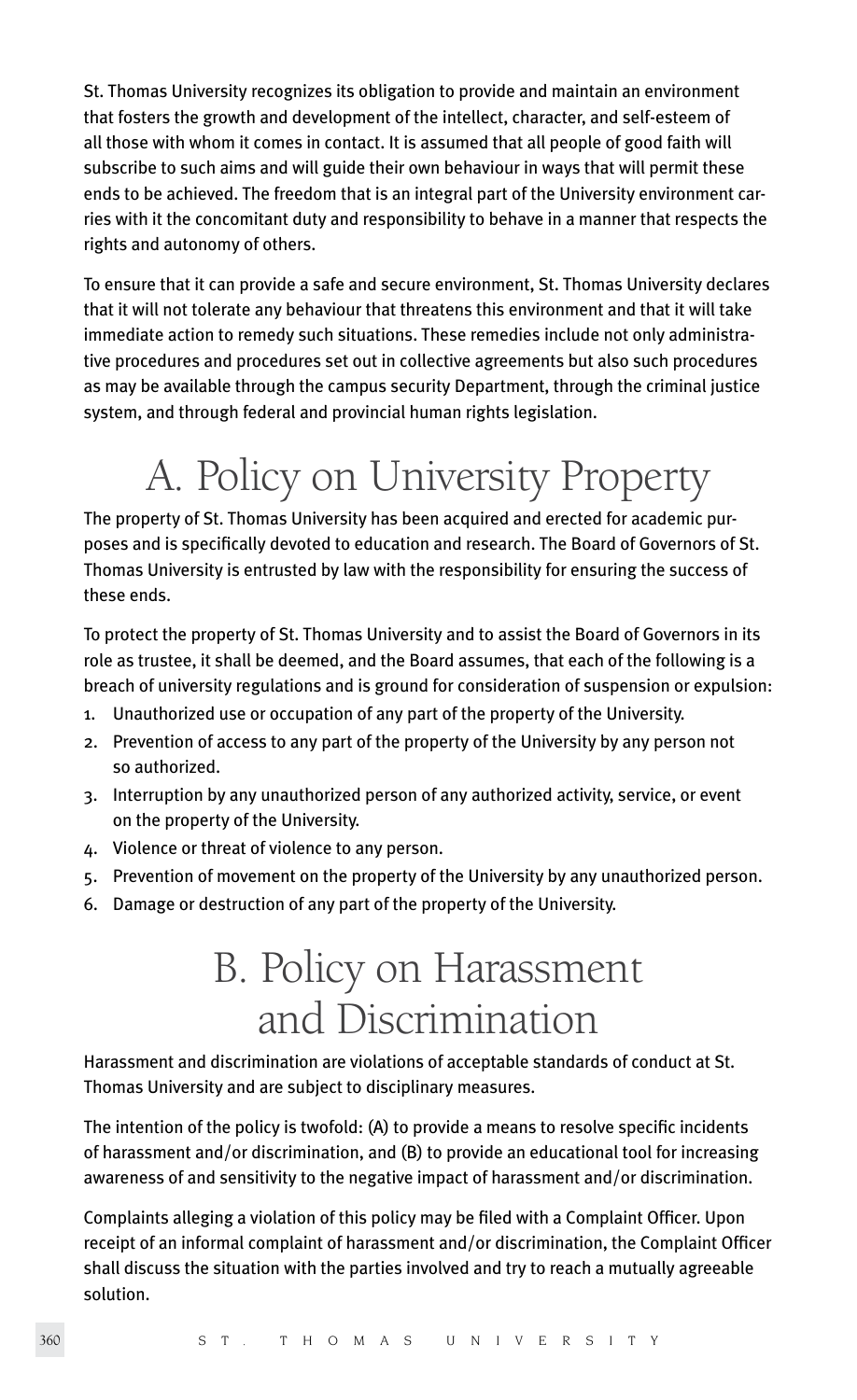In the event a formal complaint of harassment and/or discrimination is lodged with a Complaint Officer, the Complaint Officer will conduct an investigation and submit a report to the President. This report will contain recommendations for action (from warnings up to and including dismissal or expulsion). The President will then impose whatever disciplinary sanctions are considered to be warranted in the circumstances. (A copy of the Harassment and Discrimination Policy is available at www.stu.ca).

## C. Policy with Respect to AIDS

The University's policy with respect to AIDS (acquired immunodeficiency syndrome) includes the following general provisions:

- 1. All members of the University community have a responsibility to avoid the risk of HIV (human immunodeficiency virus) infection and transmission. All who consider it likely that they have been exposed to such infection are urged to seek medical advice concerning their condition.
- 2. The University will not discriminate against any member of the University community on the grounds of HIV infection. The identity of any person in the University community with HIV infection will be held in strict confidence.
- 3. The University will provide education and appropriate information on AIDS and related diseases to students and others in the University community. The University has an advisory committee on AIDS policy.

## D. Student Accessibility Services Policy

**From our Mission…** 

We are united in the belief that women and men of divergent backgrounds and abilities should have an opportunity to learn and practice critical thought and to realize their intellectual potential in an academic setting that is both responsive and stimulating. We believe that learning engages the whole person; we seek to provide an environment conducive to enriching student life.

#### **…To Our Commitment**

St. Thomas University is committed to creating an equitable environment by ensuring that all members of our community have access to the full range of university life. This means supporting students with disabilities in their full participation in the educational, social and cultural life of our university. Sharing responsibility with each student for their success, our accessibility program is consistent with our academic standards as we strive to make reasonable and appropriate accommodations to allow students to enjoy the benefits of higher education.

'Disabilities' shall be defined as those conditions so designated under the New Brunswick Human Rights act and will include physical, medical, learning, and psychiatric disabilities.

#### **1) Mission Statement of Student Accessibility Services (SAS)**

St. Thomas University is mandated by law and the aspirations of our community to provide an educational environment that:

- demonstrates professionalism and academic integrity
- values diversity
- respects learning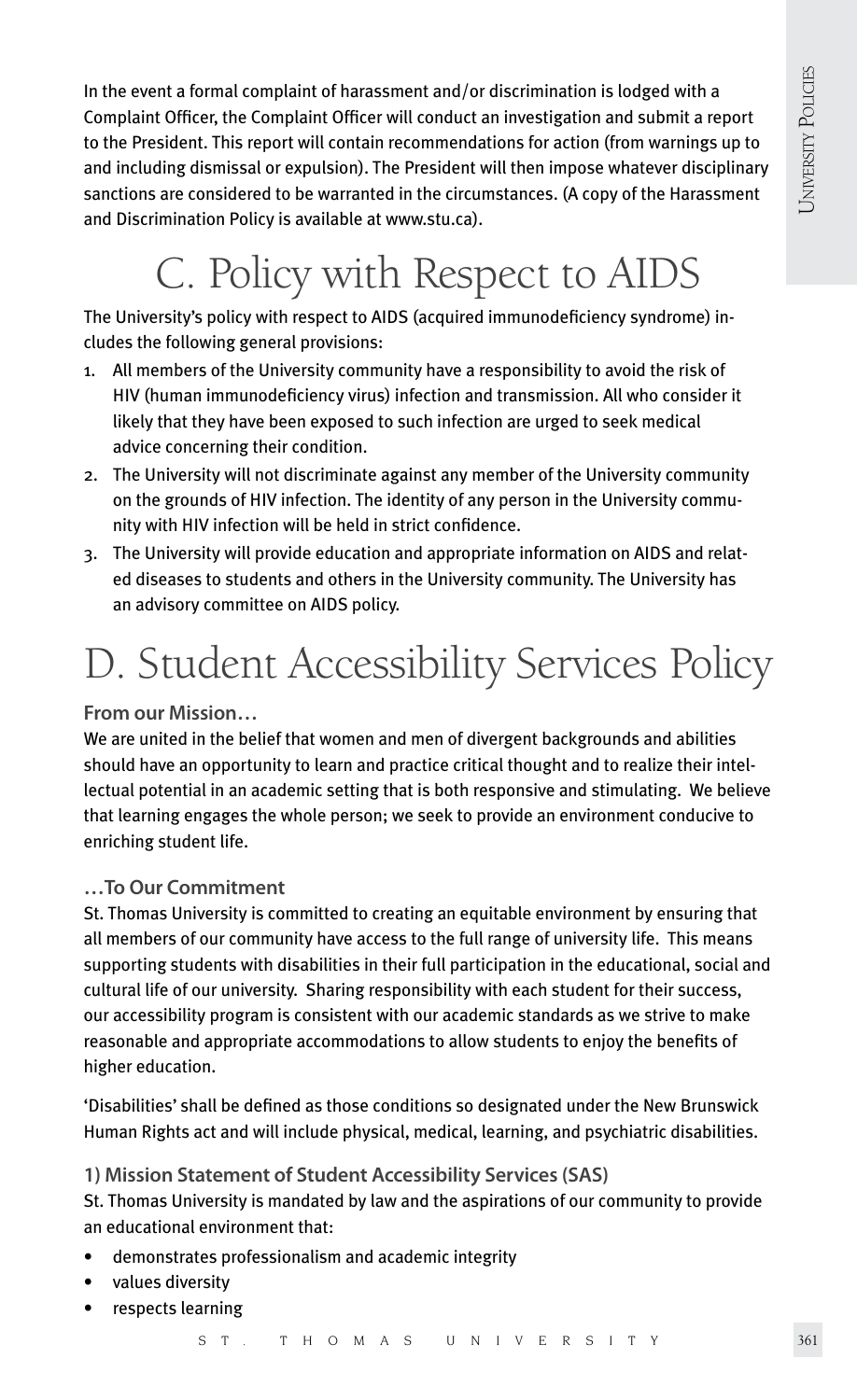### **2) Introduction and Guiding Policies**

This policy has been written in accordance with the *Canadian Charter of Rights and Freedoms* (1982) and the *New Brunswick Human Rights Code* (1992)

#### **Canadian Charter of Rights and Freedoms (1982), Section 15 (1)**

#### *Section 15 (1) Guarantee of Rights and Freedoms*

Every individual is equal before and under the law and has the right to the equal protection and equal benefit of the law without discrimination and, in particular, without discrimination based on race, national or ethnic origin, colour, religion, sex, age or mental or physical disability.

15(2) Subsection (1) does not preclude any law, program or activity that has as its object the amelioration of conditions of disadvantaged individuals or groups including those that are disadvantaged because of race, national or ethnic origin, colour, religion, sex, age or mental or physical disability.

#### **New Brunswick Human Rights Code (1992), Section 5 (1)**

5(1) No person, directly or indirectly, alone or with another, by himself or by the interposition of another, shall

- (a) deny to any person or class of persons any accommodation, services or facilities available to the public, or
- (b) discriminate against any person or class of persons with respect to any accommoda tion, services or facilities available to the public, because of race, color, religion, national origin, ancestry, place of origin, age, physical disability, mental disability, marital status, sexual orientation, sex, social condition, political belief or activity.

#### **3) Accessing Accommodations through Disability Services**

Students with documented disabilities that interfere with their ability to participate in and benefit from the University's educational services may obtain assistance from Student Accessibility Services.

#### *3.1) Documented Disabilities*

Disabilities must be supported by documentation no older than 5 years, from a licensed health or mental health professional that is deemed qualified to diagnose the disability.

Prior to receiving assistance, students must provide documentation that:

- validates a disability
- outlines the student's cognitive and/or physical restrictions
- recommendations for appropriate accommodations

Documentation and identification may come from a variety of licensed health professionals including:

- Physicians
- Medical specialists
- Psychologists
- **Psychiatrists**
- Speech/language pathologists
- Audiologists

#### *3.2) i-Reasonable and Appropriate Accommodations*

The purpose of academic accommodations is to reduce the barriers to education.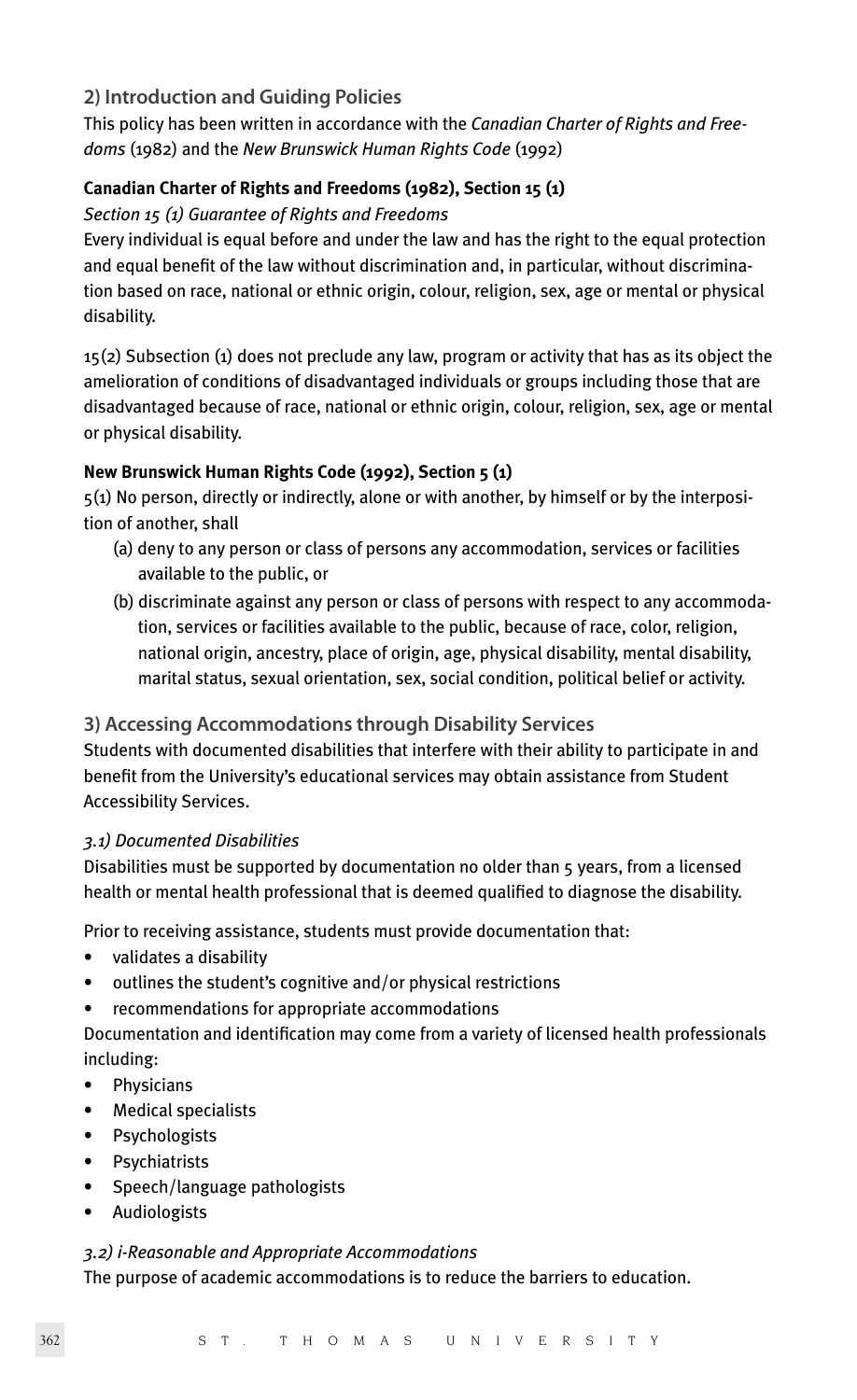Accommodations do not modify the University's academic standards, nor do they alter the core requirements of the program.

The accommodation process is a shared responsibility that requires the student and the Coordinator of Accessibility Services to work together to reach appropriate and reasonable accommodations. When determining the suitability of an accommodation, the following factors are taken into account:

- is the accommodation related to the disability?
- does the student require the accommodation to participate in education at the university?
- can the accommodation be provided without undue hardship?

**Accessibility Services cannot guarantee accommodations to students who make requests after the deadlines stated in the procedural manual for Student Accessibility Services.1**

#### *3.2) ii-Temporary Accommodations*

Students may register with Student Accessibility Services to receive accommodations for a temporary disability. Documentation supporting the need for temporary accommodations must come from a licensed health or mental health professional and include information pertaining to the duration of the disability. Students requiring temporary accommodations will be required to return to the SAS each semester to provide updated documentation and to have their accommodations reviewed and reinstated.

#### *3.3) Accommodations Agreements*

- 3.3)i Students and professors shall wherever possible agree to the appropriate accommo dations.
- 3.3)ii In cases where the instructor and the student cannot agree about the provision of accommodations, the instructor shall meet and discuss the recommended accommo dations with an advisor from Student Accessibility Services. If they are unable to reach an agreement, the Dean of the Faculty shall be consulted.
- 3.3)iii Students receiving academic accommodations are required to follow all procedures as contained in the SAS procedural manual.<sup>1</sup>

#### *3.4) Disclosure/Non-Disclosure of Disability*

The University has no responsibility to provide accommodations for students who do not disclose their disabilities to Student Accessibility Services or to their professor(s). Students who disclose their disability after the stated deadlines of University Policy may not claim retroactive accommodations.

Students may disclose their disability to Student Accessibility Services but may request that the information not be shared with their professors. In these cases, only those accommodations which do not require the Professor's knowledge (e.g., e-text, tutoring) can be provided.

#### *3.5) Confidentiality*

All agents involved at St. Thomas University (i.e. faculty, staff, students as well as students employed as tutors and/or note takers) must treat all information pertaining to a student as confidential. The exceptions to this policy are:

- when an individual becomes aware of current children at risk of abuse
- when an individual clearly presents danger to self or others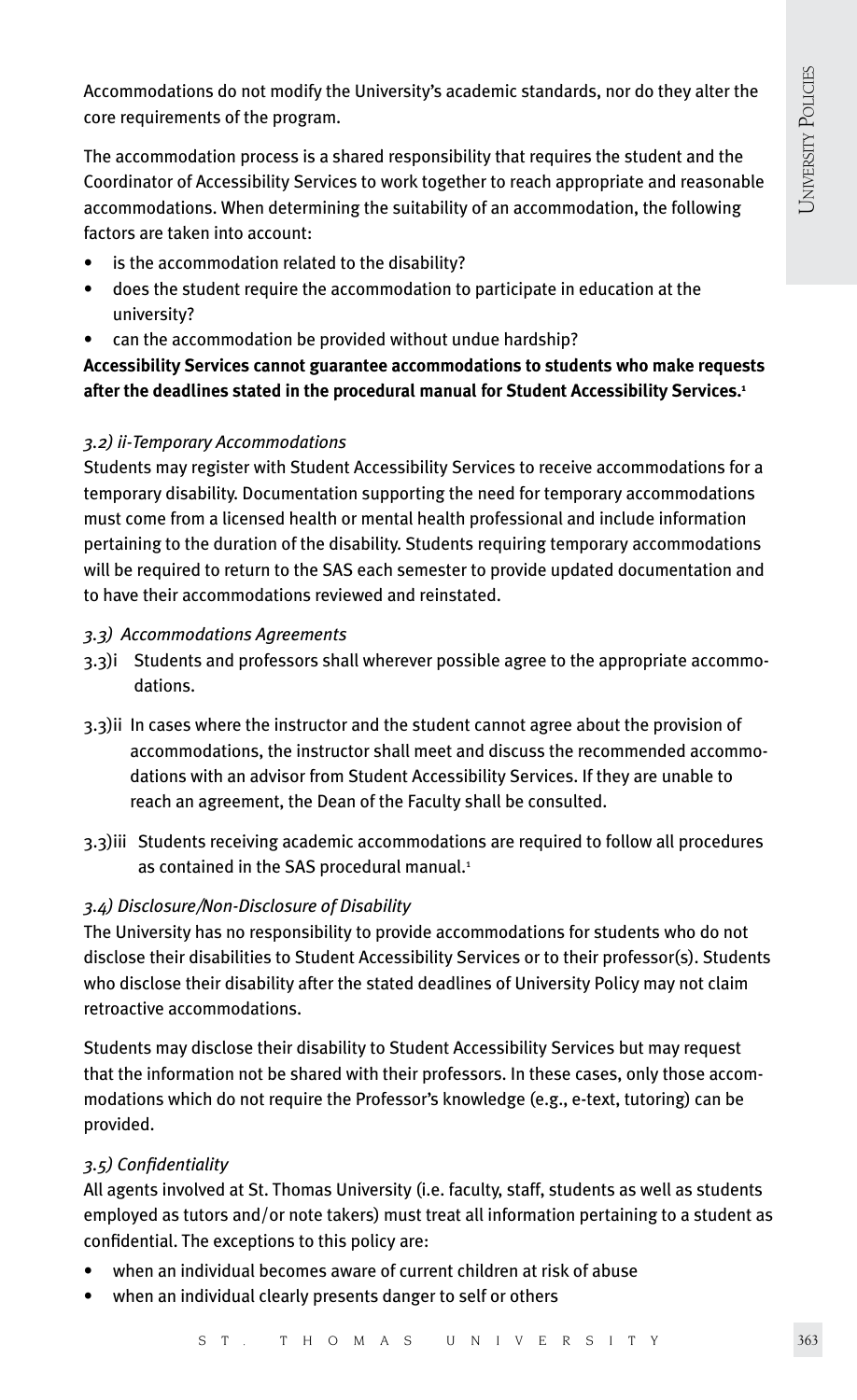when we are subpoenaed for records or testimony by the courts

If a breach of confidentiality occurs then the individual is subject to disciplinary action.

#### **Consent Forms**

Consent forms must be signed by the students to disclose any information to any University staff and/or outside parties (such as family members or other individuals). Consent forms are available at Student Accessibility Services.

1 Please contact Student Accessibility Services regarding the manual.

# E. Policy on Release of Information About Students

The University has adopted a detailed policy on the collection, maintenance, and security of the information contained in the individual student's records. The general principle underlying the policy is that the student has a right to privacy and the release of information about the student is guided by the University's respect for the welfare and privacy of the student. The various data items on the student record have been classified under three general categories for disclosure: (a) confidential, (b) restricted, (c) public.

The student may apply to the Registrar's Office for the following:

- 1. a detailed policy statement on the breakdown of the various data elements in each of the categories and the conditions governing the release of academic information;
- 2. procedures for the student to request inspection of the data held on the personal student record;
- 3. procedures for the student to petition that public or restricted data be classified as confidential and thereby not released without the student's explicit consent;
- 4. an interpretation of the implementation of any aspect of the policy concerning the release of student information.

#### **I. Confidentiality, Security, and Control of Student Academic Records**

Definition: The student academic record is the official academic record of the student used for admission to the University and the academic performance while at St. Thomas University. This record includes all information however recorded or stored, whether in printed form, on film or on a computerized database, which constitutes a record of the student's admission and academic standing. The academic records are the property of the University. The Registrar's Office shall retain custody of the academic records and shall be responsible for their security and maintenance. For purposes of this policy, data items on the student academic record have been classified under three general categories for disclosure:

1. confidential, 2. restricted, 3. public.

The University does retain the right to publish aggregate student data.

*1. Confidential*

Except as provided in this policy, a student's academic record is confidential and privileged information and is not released to any third party without the explicit consent of the student concerned being first obtained. In general, such information may be inspected by the student by application to the Registrar's Office.The student has the opportunity to